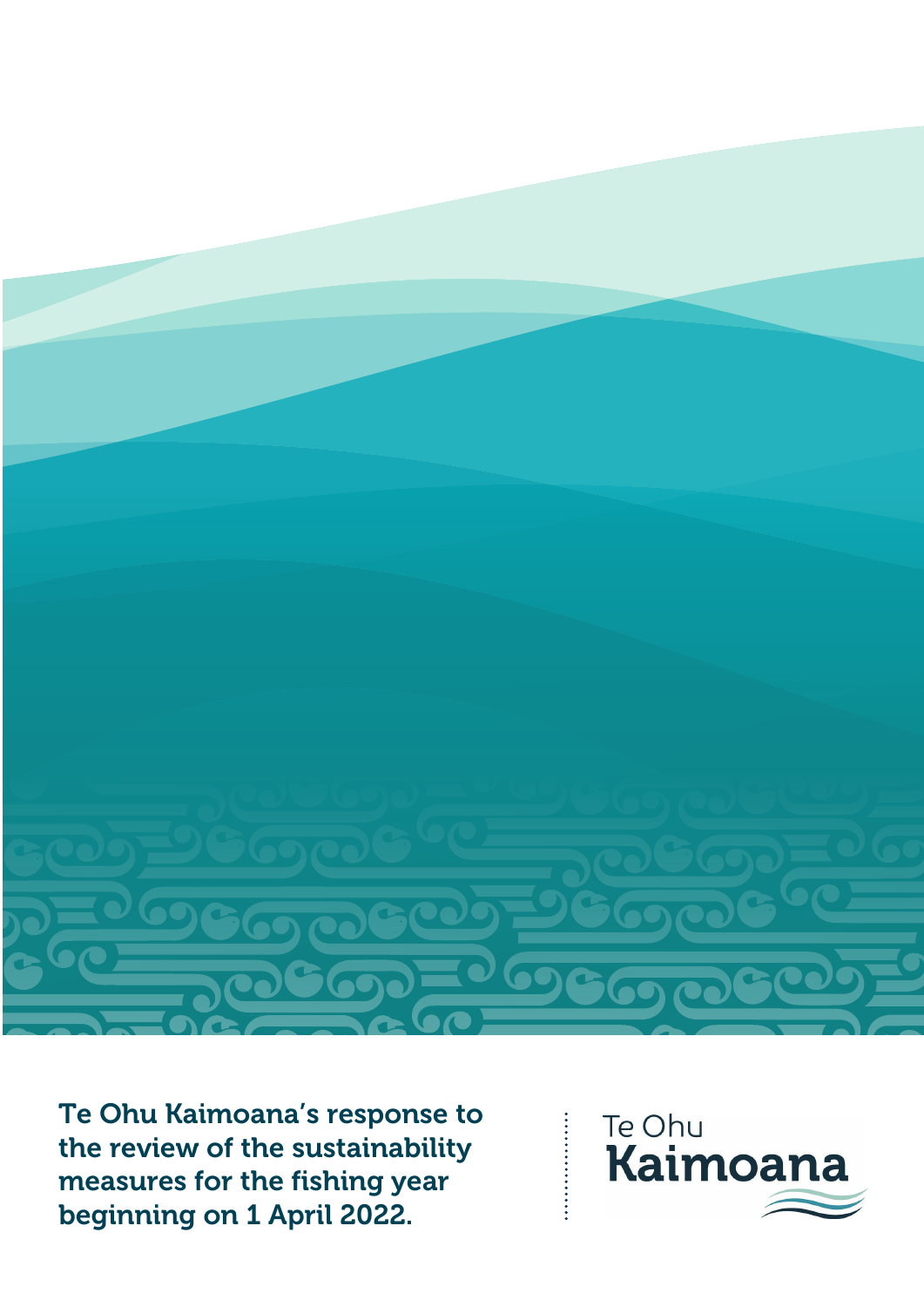# Our preferred approach to the review of the sustainability measures

- 1. This document provides Te Ohu Kaimoana's response to the review of the sustainability measures for the fishing year beginning on 1 April 2022. For a full overview of Te Ohu Kaimoana's policy approach in relation to fisheries management settings please refer to "Te Ohu Kaimoana's Response to the Review of Sustainability Measures for 1 October 2021"<sup>1</sup> .
- 2. Our role in this review process arises from our responsibility to protect the rights and interests of Iwi/Māori under Te Tiriti o Waitangi and the Fisheries Deed of Settlement in a manner consistent with Te Hā o Tangaroa kia ora ai tāua. Te Hā o Tangaroa kia ora ai tāua translates to the 'breath of Tangaroa sustains us'. It expresses the unique and lasting connection Māori have with the environment. It contains the principles we use to analyse and develop modern fisheries policy.
- 3. We see a general improvement in the quality of documents supporting the review of sustainability measures. The consideration of habitats of particular significance to fisheries management and the associated deemed value settings sets the scene for a more holistic approach to fisheries management. This better recognises the interconnected nature of our fisheries management settings and represents progress beyond a historical reliance on TAC/TACC settings.

| <b>Fish stock</b>                | <b>FNZ's Proposal Our Position</b> |                                                                         |
|----------------------------------|------------------------------------|-------------------------------------------------------------------------|
| Kōura (CRA1)                     |                                    | We support FNZ working with Iwi to<br>determine an appropriate response |
| Kōura (CRA7 and CRA8)            |                                    | We support an increase to the<br>TAC-Option 2                           |
| Tipa (SCA1 and SCA CS)           |                                    | We support FNZ working with Iwi to<br>determine an appropriate response |
| Hāpuka & moeone (HPB7 and<br>8)  |                                    | We support a decrease to the<br>TACC-Option 2                           |
| Redbait (RBT7)                   |                                    | We support a decrease to the TAC                                        |
| Southern blue whiting<br>(SBW6B) |                                    | We support the status quo in the<br>absence of a risk to sustainability |

4. A summary table of Te Ohu Kaimoana's positions is set out below.

5. We do not intend for our response to conflict with or override any response provided independently by Iwi through their Mandated Iwi Organisations (MIOs) or Asset Holding Companies (AHCs).

<sup>1</sup> [https://teohu.maori.nz/wp-content/uploads/2021/08/Te-Ohu-Kaimoana-Response-to-the-Review-of-Sustainability-](https://teohu.maori.nz/wp-content/uploads/2021/08/Te-Ohu-Kaimoana-Response-to-the-Review-of-Sustainability-Measures-for-1-October-2021.pdf)[Measures-for-1-October-2021.pdf](https://teohu.maori.nz/wp-content/uploads/2021/08/Te-Ohu-Kaimoana-Response-to-the-Review-of-Sustainability-Measures-for-1-October-2021.pdf)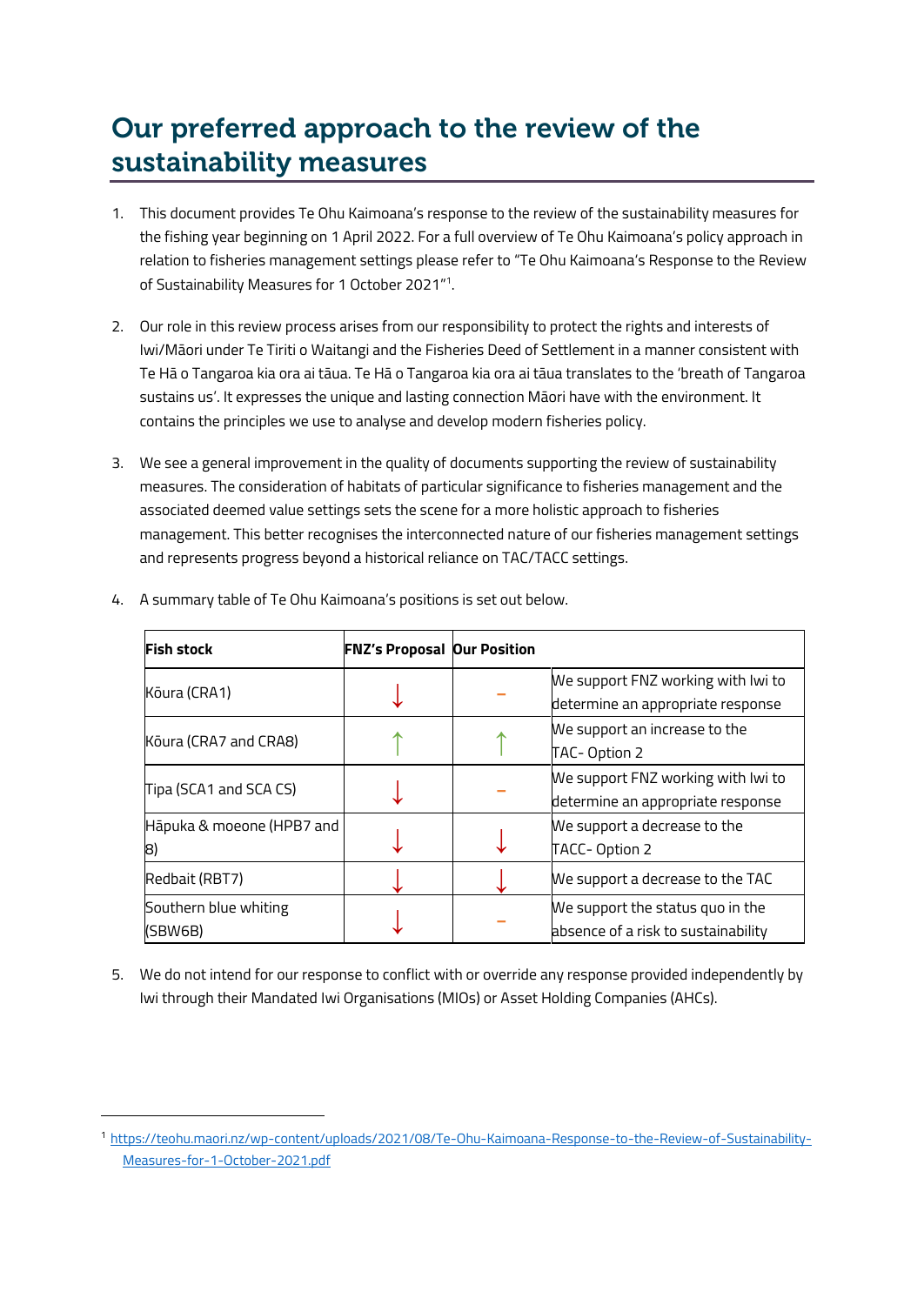# We are Te Ohu Kaimoana

- 6. Te Tiriti o Waitangi (Te Tiriti) guaranteed Māori tino rangatiratanga over our taonga, including fisheries. Tino rangatiratanga is about Māori acting with authority and independence over our affairs. It is practiced by living according to tikanga and mātauranga Māori and striving to ensure that the land and resources (including fisheries) are protected for future generations. This view endures today and is embodied within our framework Te Hā o Tangaroa kia ora ai tāua (the breath of Tangaroa sustains us).
- 7. The obligations under Te Tiriti and the Māori Fisheries Deed of Settlement (the Fisheries Deed of Settlement) apply to the Crown whether there is an explicit reference to Te Tiriti in any governing statute, in this case, the Fisheries Act 1996 (the Fisheries Act). These obligations are also confirmed in the Public Service Act 2020, section 14 (1) "the role of the public service includes supporting the Crown in its relationships with Māori under the Treaty of Waitangi".
- 8. Te Ohu Kai Moana Trustee Ltd (Te Ohu Kaimoana) was established to protect and enhance Te Tiriti and the Fisheries Deed of Settlement. The Fisheries Deed of Settlement and the Māori Fisheries Act 2004 (the Māori Fisheries Act) that followed it are expressions of the Crown's legal obligation to uphold Te Tiriti, particularly the guarantee that Māori would maintain tino rangatiratanga over our fisheries resources.
- 9. Our statutory purpose, set out in section 32 of the Māori Fisheries Act, is to "advance the interests of Iwi, individually and collectively, primarily in the development of fisheries, fishing, and fisheriesrelated activities, to:
	- a) ultimately benefit the members of Iwi and Māori generally,
	- b) further, the agreements made in the Fisheries Deed of Settlement,
	- c) assist the Crown to discharge its obligations under the Fisheries Deed of Settlement and the Treaty of Waitangi and,
	- d) contribute to the achievement of an enduring settlement of the claims and grievances referred to in the Fisheries Deed of Settlement."
- 10. We work on behalf of 58 MIOs, who represent Iwi throughout Aotearoa. AHCs hold Māori Fisheries Settlement Assets on behalf of their MIOs. Those assets include Individual Transferable Quota (ITQ) and shares in Aotearoa Fisheries Limited (trading as Moana New Zealand), which owns 50% of Sealord Group Limited. We have sought feedback from Iwi on this response, and that feedback has been incorporated.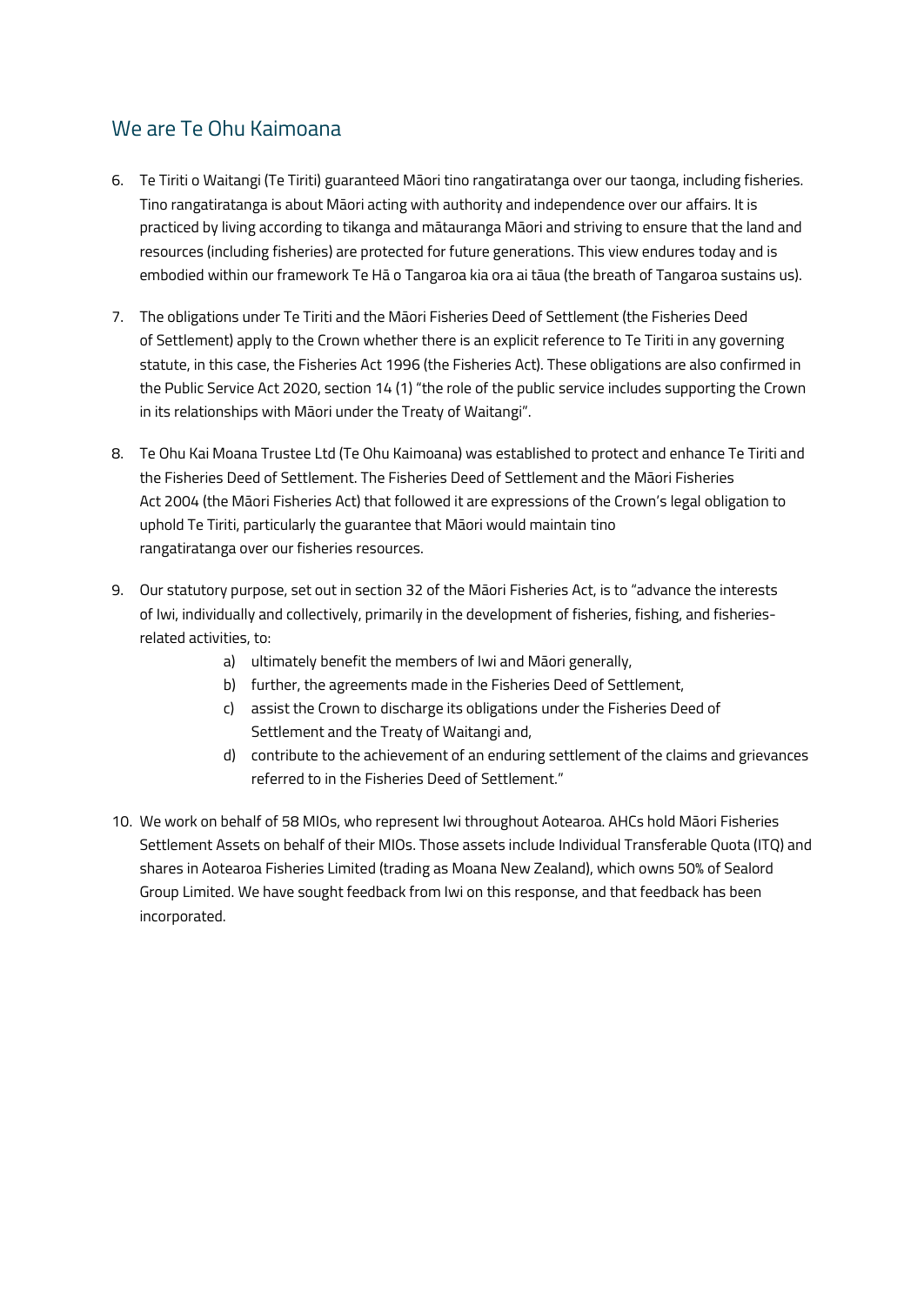# Inshore Stocks

# Kōura (rock lobster) stocks

# **Better recreational catch information required to manage this important fishery**

- 11. Kōura are taonga. They are also a highly valued customary, commercial and recreational fishery. The value of this fishery attracts large investment in annual research and management reviews, making the commercial fishery one of the most closely monitored fisheries in Aotearoa. However, there is concern about the reliability of recreational catch and effort information. Because recreational take is so poorly understood, management focuses on constraining commercial catch rather than understanding total harvest. A more accurate understanding of recreational rock lobster fisheries, including amateur charter vessels, will strengthen the current assessment process and provide a better insight into the health of kōura to support improved management. We encourage the exploration of different methods and initiatives for understanding recreational take in kōura fisheries.
- 12. Parallel regulatory changes are required for the recreational sector to contribute to a TAC decrease and a corresponding reduction in the recreational allowance. Simply changing the recreational allowance does not constrain the recreational sector. Regulatory changes such as adjustments to bag limits and accumulation limits need to occur alongside TAC adjustments. If kōura fisheries are viewed as shared, both the commercial and recreational sectors must play their part in ensuring sustainability.

## **Reducing and obtaining better estimates of illegal take should be a high priority for kōura.**

- 13. There is inadequate information on the size and nature of illegal take for all stocks reviewed. Although this is a difficult task, Te Ohu Kaimoana supports exploring different ways to gather better information on the extent of illegal take and measures to reduce the level of it.
- 14. Telson clipping is a viable way of ensuring that recreationally caught rock lobsters are not sold to unsuspecting buyers. This measure is a 'tool' in the 'toolbox' for addressing high levels of illegal take in rock lobster fisheries. We support the further implementation of such initiatives, particularly when supported by Iwi.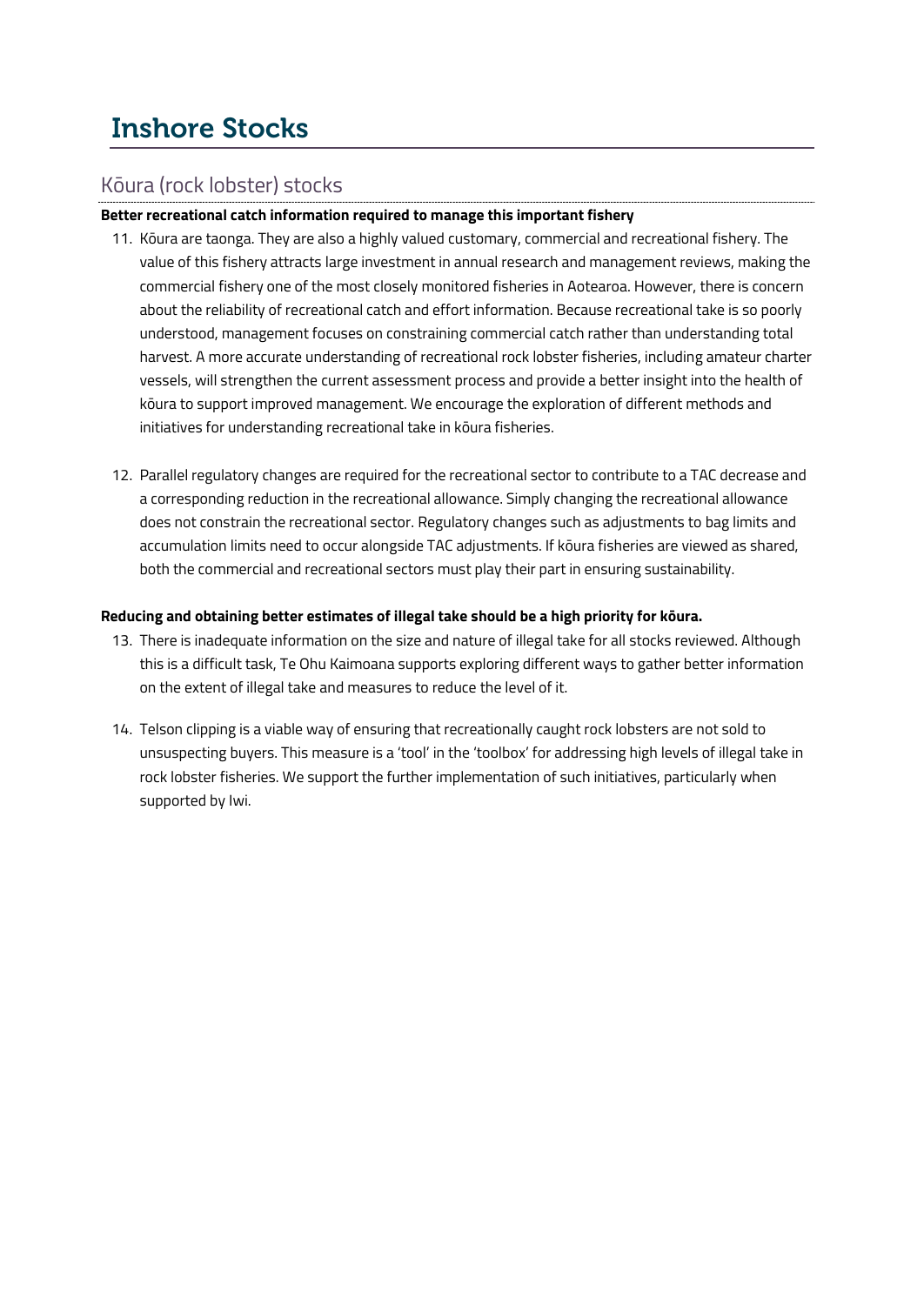# Kōura– Northland (CRA1)

#### **Proposed Options**

|                                      |                                               |                      |                       |                           | <b>Allowances</b>     |                           |       |
|--------------------------------------|-----------------------------------------------|----------------------|-----------------------|---------------------------|-----------------------|---------------------------|-------|
| <b>Stock</b>                         | <b>Option</b>                                 | <b>TAC</b>           | <b>TACC</b>           | <b>Customary</b><br>Māori | <b>Recreational</b>   | <b>Other</b><br>mortality |       |
|                                      | Option 1.1: Status quo                        | 203                  | 110                   |                           | 32                    |                           | CRA10 |
|                                      | <b>Option 1.2: Decrease the</b><br>TAC by 5%  | $193 \div (5\%)$     | $105 \bigvee (5\%)$   |                           | $27 \div (5 t)$       |                           | CRA1  |
| CRA <sub>1</sub><br><b>Northland</b> | <b>Option 1.3: Decrease the</b><br>TAC by 9%  | $185 \div (9\%)$     | 99 $\bigvee$ (10%)    | 20                        | $25 \bigvee (7 \, t)$ | 41                        | CRA2  |
|                                      | Option 1.4: Decrease the<br><b>TAC by 12%</b> | $179 \bigvee (12\%)$ | $94 \t\bigvee (15\%)$ |                           |                       |                           |       |

Table 1: Proposed management options (in tonnes) for CRA 1, 7 and 8 from 1 April 2022. (continued over the page)

#### **Our view**

15. We encourage Fisheries New Zealand to work with Iwi to determine the appropriate response for the CRA1 fishery.

#### **Rationale**

- 16. CRA1 is just above the reference level (and is predicted to continue to increase above this level over the next five years at current catch). We note that the determination of management targets for kōura (CRA1) has been delayed. From our experience, setting the management targets are an integral step to ensure Iwi aspirations inform how the fishery is managed. We see this as a crucial step prior to any adjustments to the TACC/TAC.
- 17. We acknowledge there is no sustainability concern under the current catch (status quo- option 1). This option also enables the fishery to increase above the reference level. While the fishery is at a low level, the stock's trajectory suggests the biomass is increasing. Under the proposed options, the vulnerable biomass is predicted to increase by 10% under status quo (option 1), between 10-20% under option 2, 20% under option 3 and 26% under option 4. We note that Ngāpuhi supports retaining the status quo for CRA1.
- 18. The inclusion of CRA1 in the April 2022 Round was a last-minute decision. Reviewing the CRA1 TAC appears to be a response to the judicial review of the Minister's decision to retain the status quo for the CRA1 (Northland) rock lobster fishery from 1 April 2021. The Environmental Law Initiative initiated the judicial review on behalf of Te Uri o Hikihiki Hapū. Making such a last-minute decision to include CRA1 disadvantages Iwi as there is insufficient time to fully engage in the review process. Given the nature of quota management areas encapsulating numerous Iwi rohe, it is essential that each Iwi within CRA1 can work collaboratively to find equitable solutions. Such an opportunity has not been provided for in this instance. Rather than make a hasty decision, Te Ohu Kaimoana recommends a more considered process involving all impacted Iwi.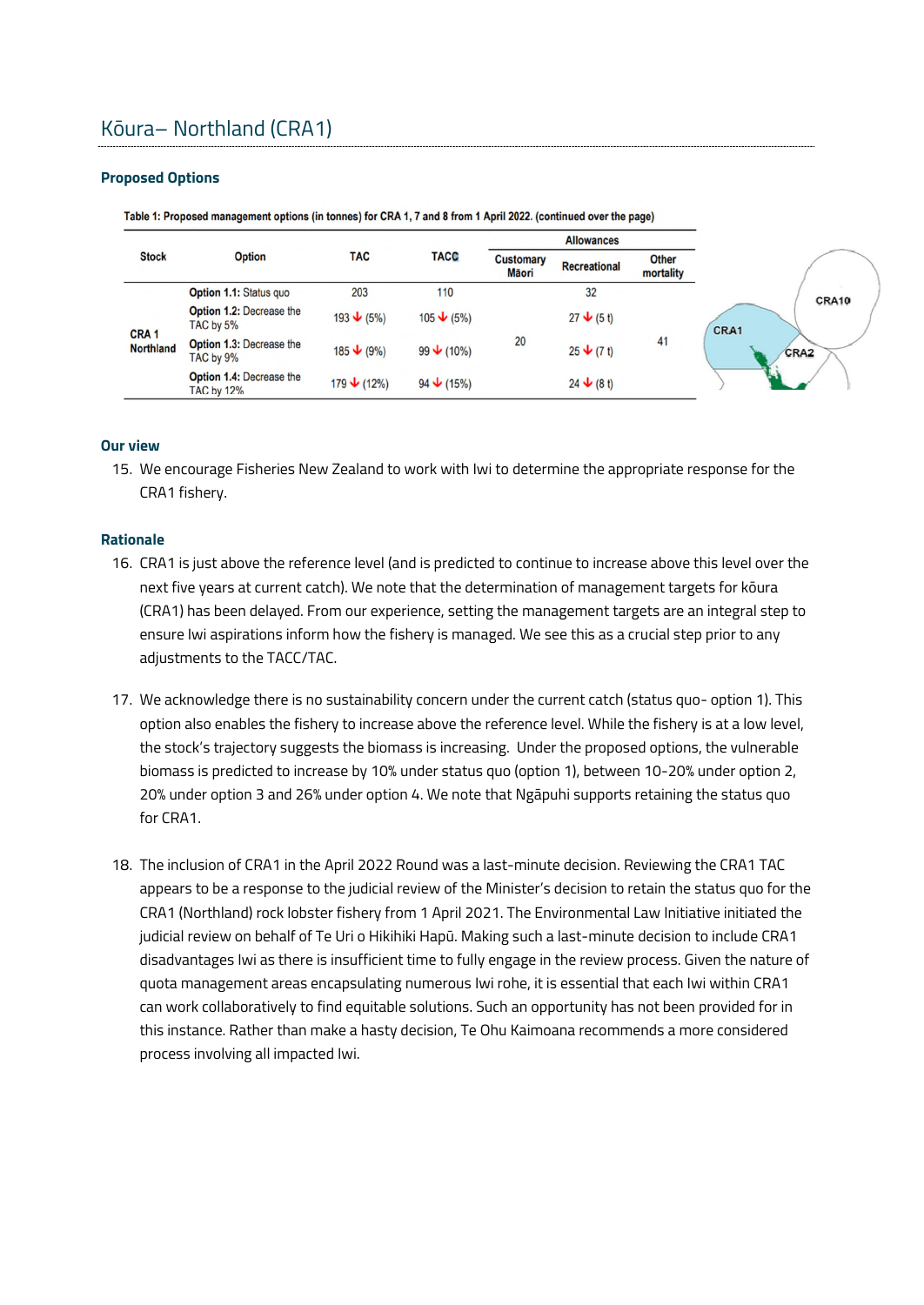## **Proposed Options**

|                                     |                                               |                        |                        |                           | <b>Allowances</b>   |                           |
|-------------------------------------|-----------------------------------------------|------------------------|------------------------|---------------------------|---------------------|---------------------------|
| <b>Stock</b>                        | <b>Option</b>                                 | <b>TAC</b>             | <b>TACC</b>            | <b>Customary</b><br>Māori | <b>Recreational</b> | <b>Other</b><br>mortality |
|                                     | Option 7.1: Status quo                        | 126.2                  | 106.2                  |                           |                     | 5                         |
| CRA <sub>7</sub><br>Otago           | Option 7.2: Increase the<br><b>TAC by 16%</b> | 146.5 $\uparrow$ (16%) | 111.5 $\uparrow$ (5%)  | 10                        | 5                   | $20 \uparrow (15t)$       |
|                                     | Option 8.1: Status quo                        | 1282.7                 | 1191.7                 |                           |                     | 28                        |
| CRA <sub>8</sub><br><b>Southern</b> | Option 8.2: Increase the<br>TAC by 9%         | 1394.5 ↑ (9%)          | 1215.5 $\uparrow$ (2%) | 30                        | 33                  | 116 个                     |
|                                     | Option 8.3: Increase the<br><b>TAC by 11%</b> | 1430 $\uparrow$ (11%)  | 1251 $\uparrow$ (5%)   |                           |                     | (88 t)                    |

#### **Our view**

19. We support an increase in CRA7 and CRA8. As CRA7 and CRA8 fall solely within the takiwa of Ngāi Tahu, they are best placed to provide feedback on the specific numerical settings.

## **Rationale**

- 20. The science indicates that there is an opportunity to sustainability increase utilisation. A full stock assessment was undertaken in 2021. The stock assessment model projected that over the next four years, at current catch levels and recent recruitment, vulnerable biomass, total biomass, and spawning biomass for the entire CRA7 and CRA8 areas is projected to increase. We therefore support increased utilisation on the provision that Fisheries New Zealand commits to implementing Ngāi Tahu's aspiration for this fishery.
- 21. Ngāi Tahu have continually expressed concern over the lack of information and constraints on recreational fishing. As a result, there is an inability to meet their customary needs because it is difficult to find kōura in inshore waters where whānau go fishing. A component of the allowance for customary fishing is intended to ensure that part of the TAC is uncaught to contribute to increasing the overall biomass. However, the growth of the recreational catch without being constrained by the allowance set for this sector serves to undermine the dedicated attempts for increased biomass.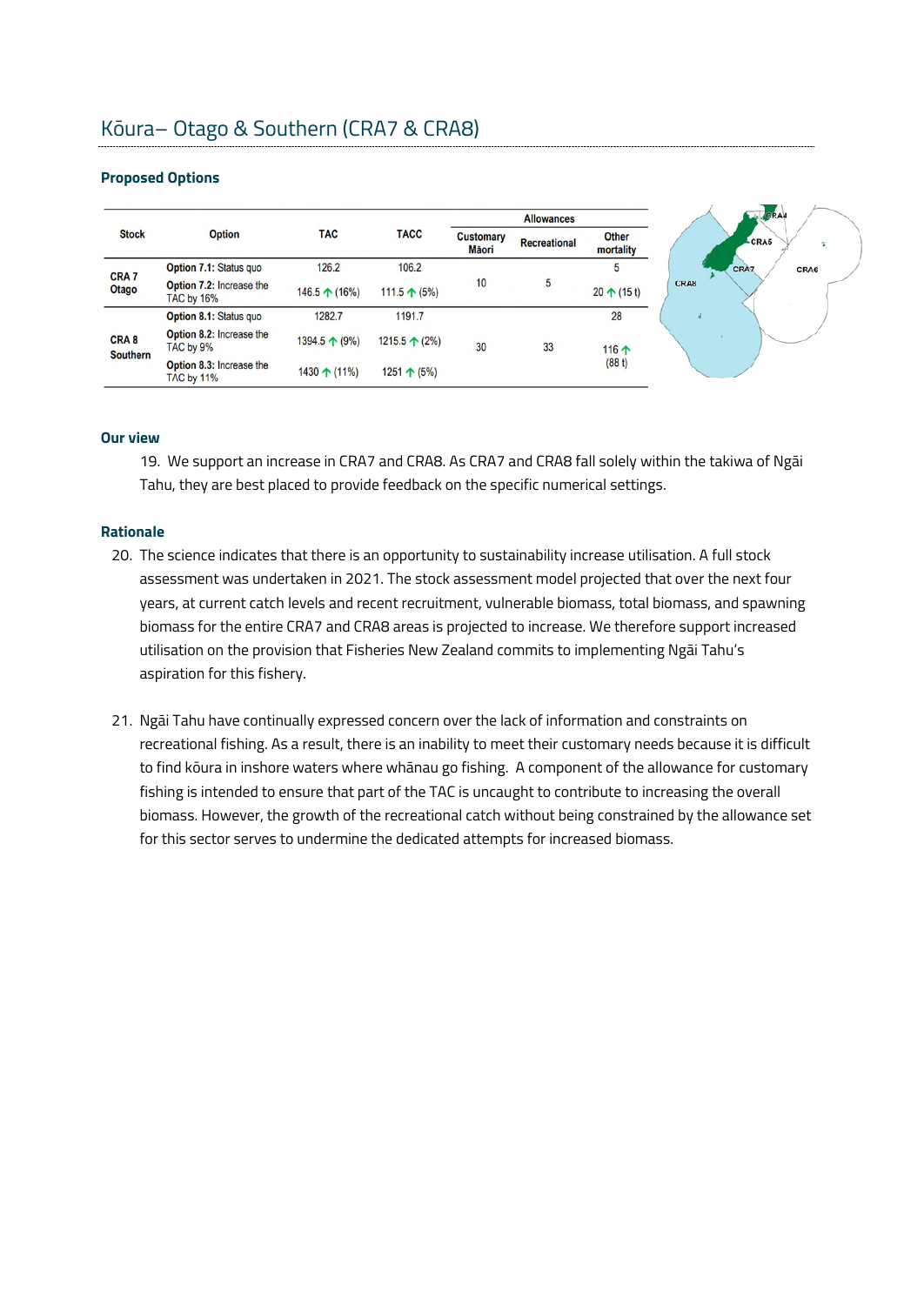# Tipa (scallops)– Northland & Coromandel (SCA1 & SCACS)

#### **Proposed Options**

|                            |                                 |                          |                                   | SCA <sub>1</sub>                    |                           |                                                                            |                                     |
|----------------------------|---------------------------------|--------------------------|-----------------------------------|-------------------------------------|---------------------------|----------------------------------------------------------------------------|-------------------------------------|
|                            |                                 |                          |                                   | <b>Allowances</b>                   |                           |                                                                            |                                     |
| <b>Option</b>              | <b>TAC</b>                      | <b>TACC</b>              | <b>Customary</b><br><b>M</b> ãori | <b>Recreational</b>                 | <b>Other</b><br>mortality |                                                                            | <b>Management</b>                   |
| <b>Current</b><br>settings | 30                              | 10                       | 7.5                               | 7.5                                 | 5                         |                                                                            |                                     |
| <b>Option 1</b>            | 30                              | 10                       | 7.5                               | 7.5                                 | 5                         | Full closure (s11)                                                         |                                     |
| <b>Option 2</b>            | 9.5 $\bigvee$ (20.5 t)          | $0 \bigvee (101)$        | 7.5                               | $1 \bigvee (6.5 t)$                 | $1 + (4t)$                | <b>Partial Spatial</b><br>closure (s11) and<br>TAC, TACC and<br>allowances | Recreational<br>dredging prohibited |
| <b>Option 3</b>            | 16 $\blacktriangleright$ (14 t) | $0 \triangleleft (10 t)$ | 7.5                               | 7.5                                 | $1 + (4 t)$               | TAC, TACC and<br>allowances                                                |                                     |
|                            |                                 |                          |                                   | <b>SCA CS</b>                       |                           |                                                                            |                                     |
|                            |                                 |                          |                                   | <b>Allowances</b>                   |                           |                                                                            | <b>Management</b>                   |
| <b>Option</b>              | <b>TAC</b>                      | <b>TACC</b>              | <b>Customary</b><br><b>M</b> ãori | <b>Recreational</b>                 | <b>Other</b><br>mortality |                                                                            |                                     |
| <b>Current</b><br>settings | 81                              | 50                       | 10                                | 10                                  | 11                        |                                                                            |                                     |
| <b>Option 1</b>            | 81                              | 50                       | 10                                | 10                                  | 11                        | Full closure (s11)                                                         |                                     |
| <b>Option 2</b>            |                                 | $5 \bigvee (45 t)$       | 10                                | $3\blacktriangleright (7\text{ t})$ | $1 + (10t)$               | <b>Partial Spatial</b><br>closure (s11) and<br>TAC, TACC and<br>allowances |                                     |
| <b>Option 3</b>            | 14 $\div$ (67 t)                | $0 \bigvee (50 \, t)$    | 10                                | $3 \div (7 t)$                      | $1 + (10t)$               | TAC, TACC and<br>allowances                                                | Recreational<br>dredging prohibited |

#### **Our view:**

22. We encourage Fisheries New Zealand to work with Iwi to determine the appropriate response to the decline in the scallop fishery in SCA1 and SCACS.

## **Rationale:**

## **Iwi are integral to creating successful fisheries management solutions**

- 23. There is a sustainability issue in SCA1 and SCACS that needs to be addressed. Iwi need to be actively involved of any decision making regarding the future of these scallop fisheries. The consultation document itself highlights how Iwi have exercised their rangatiratanga and used customary tools to improve the health of scallop populations. Examples provided include Ngāti Hei implementing a closure of scallops in the East Coromandel coast in February 2021 and Ngāti Pāoa establishing a rāhui around Waiheke Island for scallops as well as other species in December 2021. However, these measures have not led to a recovery of the stock.
- 24. We encourage Fisheries New Zealand to work with Iwi to find holistic solutions that consider all the impacts scallop populations face. These include land-use practises that introduce additional sediment, nutrients, pollutants, sediment disturbance and disease. This will require committed resources and time to ensure enduring solutions. A simple TAC adjustment is not enough to improve the health of SCA1 and SCACS.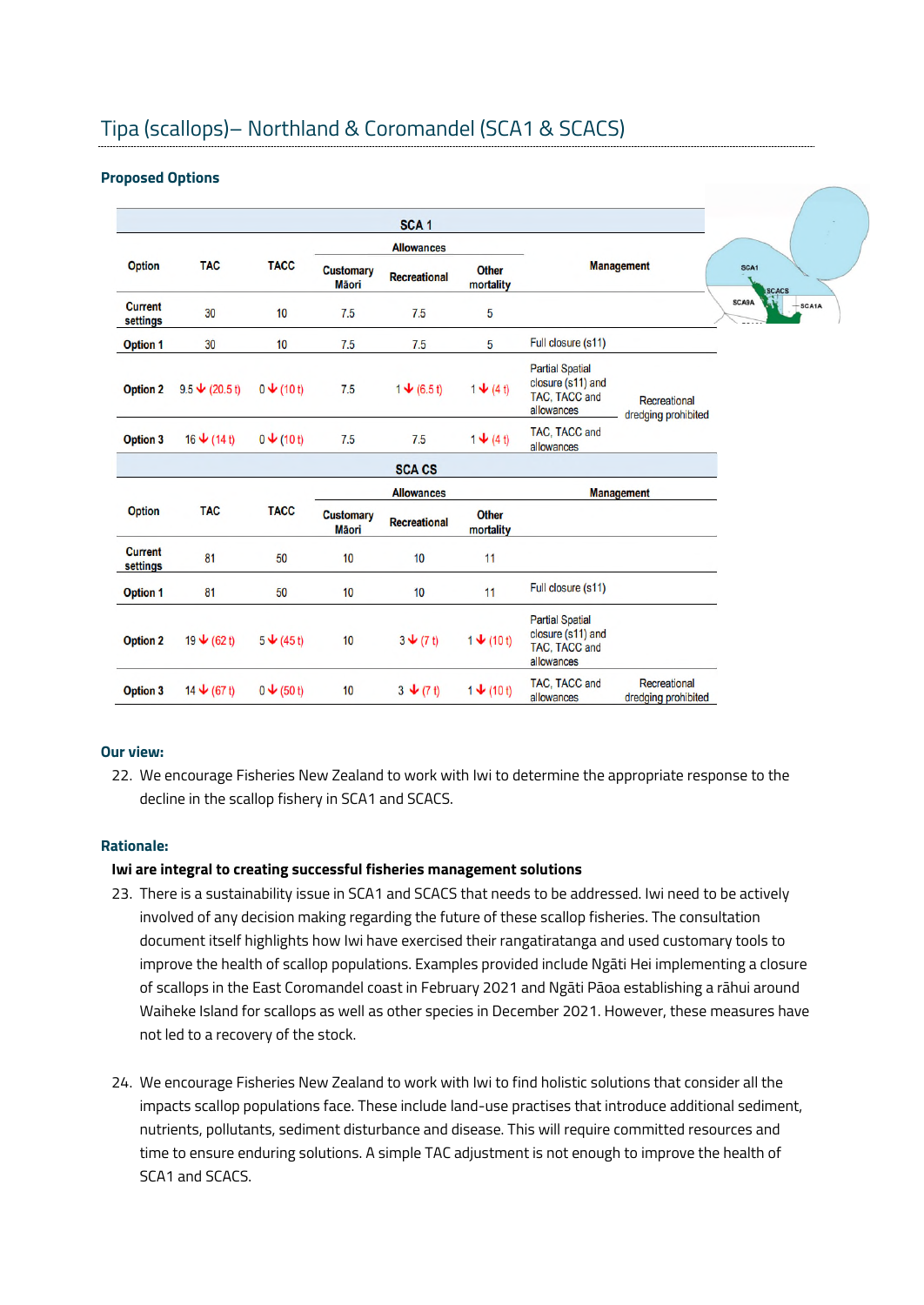### **Commitment to ongoing dedicated science for scallop fisheries is essential**

25. Throughout Aotearoa, scallop fisheries are experiencing a decline. This decline can be attributed to both fishing and non-fishing related activities leading to a reduction in available scallops. Action is then taken to restrict or eliminate fishing, but the underlying cause is not addressed. The length of 14 and 9 years between biomass surveys in Northland and the Coromandel respectively highlights the lack of commitment to regular research and funding for these fisheries. By committing a long-term research plan to scallop fisheries, some of these issues can be better understood and recovery strategies developed. We strongly encourage such research to be shaped and to draw upon mātauranga of Iwi in these rohe.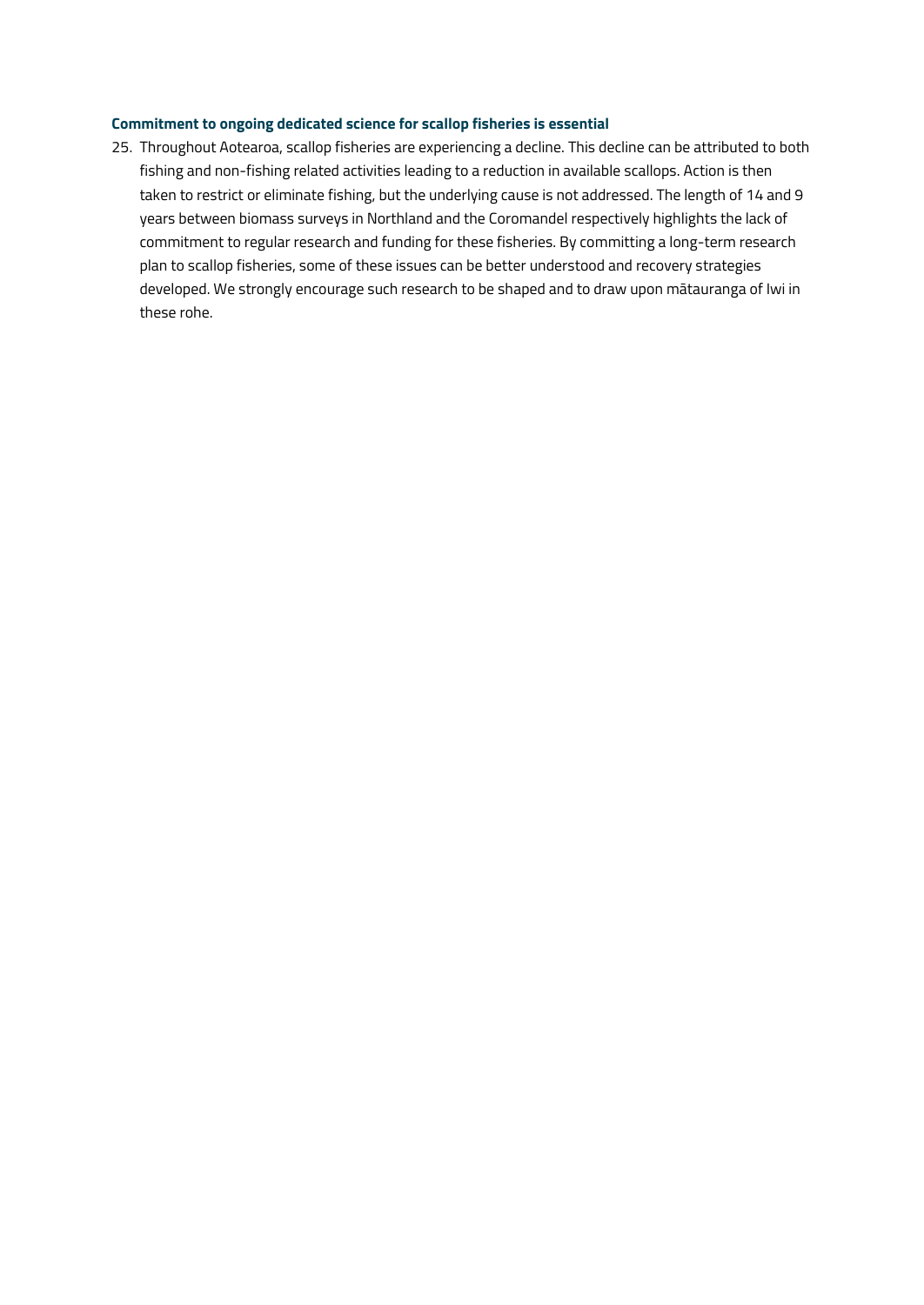# Hāpuka & moeone – West Coast and top of South Island & Central (West) coast North Island (HPB7 & 8)

#### **Proposed Options**

|                                   |            |                            |                                  |                           | HPB <sub>7</sub>    |                               |                                                                                            |  |
|-----------------------------------|------------|----------------------------|----------------------------------|---------------------------|---------------------|-------------------------------|--------------------------------------------------------------------------------------------|--|
|                                   |            |                            |                                  | <b>Allowances</b>         |                     | <b>Recreational Measures</b>  |                                                                                            |  |
| <b>Option</b>                     | <b>TAC</b> | <b>TACC</b>                | <b>Customary</b><br><b>Māori</b> | <b>Other</b><br>mortality | <b>Recreational</b> | <b>Daily</b><br><b>Limits</b> | <b>Additional regulations</b>                                                              |  |
| <b>Current</b><br>settings        | N/A        | 235.5                      | <b>N/A</b>                       | N/A                       | N/A                 | 5 per<br>person               | Included in the combined daily limit of 5<br>with kingfish with a maximum of 3<br>kingfish |  |
| <b>Option 1</b>                   | 164        | $110 \text{V}$<br>(125.5t) | 20                               | 6                         | 28                  | 2 per                         | Remove from the combined daily limit<br>of 5 with kingfish and:                            |  |
| <b>Option 2</b>                   | 136        | $83 +$<br>(152.5t)         | 20                               | 5                         | 28                  | person                        | -Introduce daily limit of 2 hapuku/bass<br>-Introduce accumulation limit of 3              |  |
|                                   |            |                            |                                  |                           | HPB <sub>8</sub>    |                               |                                                                                            |  |
|                                   |            |                            |                                  | <b>Allowances</b>         |                     | <b>Recreational Measures</b>  |                                                                                            |  |
| <b>Option</b>                     | <b>TAC</b> | <b>TACC</b>                | <b>Customary</b><br>Māori        | <b>Other</b><br>mortality | <b>Recreational</b> | <b>Daily</b><br><b>Limits</b> | <b>Additional regulations</b>                                                              |  |
| <b>Current</b><br><b>settings</b> | N/A        | 80.1                       | N/A                              | N/A                       | N/A                 | 5 per<br>person               | Included in the combined daily limit of 5<br>with kingfish with a maximum of 3<br>kingfish |  |
| <b>Option 1</b>                   | 87         | $65 +$<br>(15.1 t)         | 10                               | 4                         | 8                   | 2 per                         | Remove from the combined daily limit<br>of 5 with kingfish and:                            |  |
| <b>Option 2</b>                   | 76         | $55 +$<br>(25.1 t)         | 10                               | 3                         | 8                   | person                        | -Introduce daily limit of 2 hapuku/bass<br>-Introduce accumulation limit of 3              |  |



#### **Our view**

26. We support option 2 for both HPB7 and HPB8.

#### **Rationale**

### **A reduction in catch is needed to ensure the sustainability of these fisheries**

- 27. There is currently no robust assessment for these stocks. However, there have been ongoing concerns about the health of hāpuka and moeone. We support a significant reduction in catch as a first step in addressing these concerns. Despite targeted efforts, we cannot assess the health of these fisheries. Further work needs to be done to identify an effective approach to monitoring fisheries with high site fidelity and low productivity.
- 28. We agree that the recreational catch for both HPB7 and HPB8 needs to be reduced, along with the TACC. In previous sustainability reviews, we have set out our concerns with the lack of consideration of a link between a reduction in the recreational allowance with a new management measure that would reflect that allowance. We support sharing the responsibility of rebuilding and maintaining fisheries and therefore support the changes to recreational limits under option two.

# **We support the development and implementation of targeted measures with Iwi to address management concerns**

29. We acknowledge that a TAC reduction may not address some of the specific concerns for these fisheries due to the biology and nature of hāpuka and moeone. In particular, it will not address the risk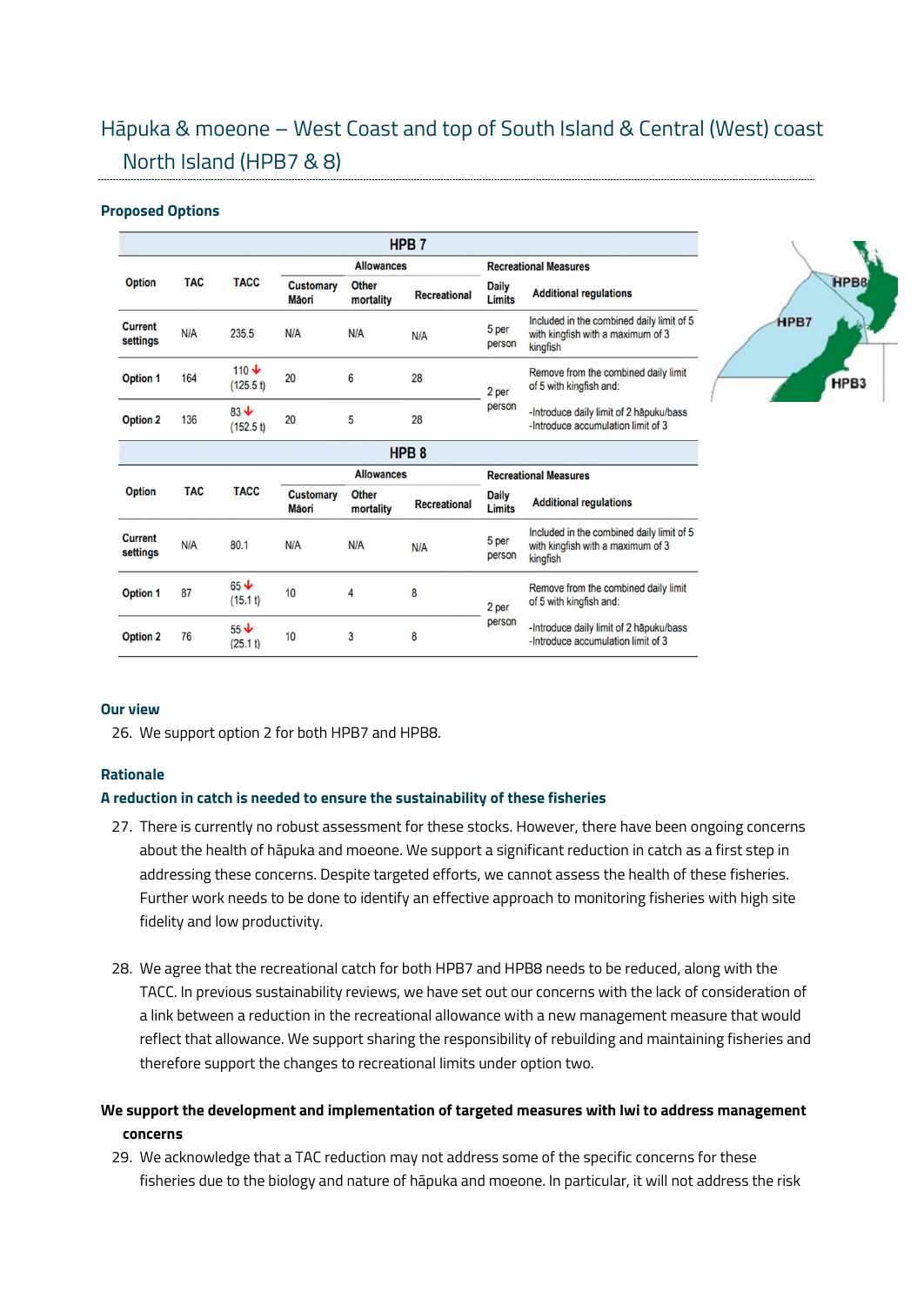of localised depletion. Localised depletion affects customary access to hāpuka and moeone in shallow depth fishing grounds and this requires management action to address. The ability for Māori identity to be maintained through customary practice is already being undermined with the current state of the fishery. We encourage Fisheries New Zealand to work with the Iwi in HPB7 and HPB8 rohe to discuss options for managing these effects. We support effective Iwi and community-led initiatives that promote the health of a fishery.

#### **28N rights reduce settlement holdings when TACCs are increased**

30. We recognise that the preferential allocation (28N) rights associated with HPB7 will not be discharged due to the TACC decrease. We do, however, note that decreasing the TACC and additional measures to tiaki these fisheries is intended to result in a rebuild of the fisheries. Hence, we can anticipate a TACC increase when the fishery is rebuilt in the future. The impact of 28N rights on diluting the percentage of a TACC owned by Iwi needs to be addressed before the fishery rebuilds and consideration is given to a TAC increase.

#### **We support aligning the deemed values of HPB7 and HPB 8 with HPB2**

31. The proposed deemed values settings for HPB7 and HPB8 are between ACE and market price. We consider that to be an appropriate range for the deemed value to be set within.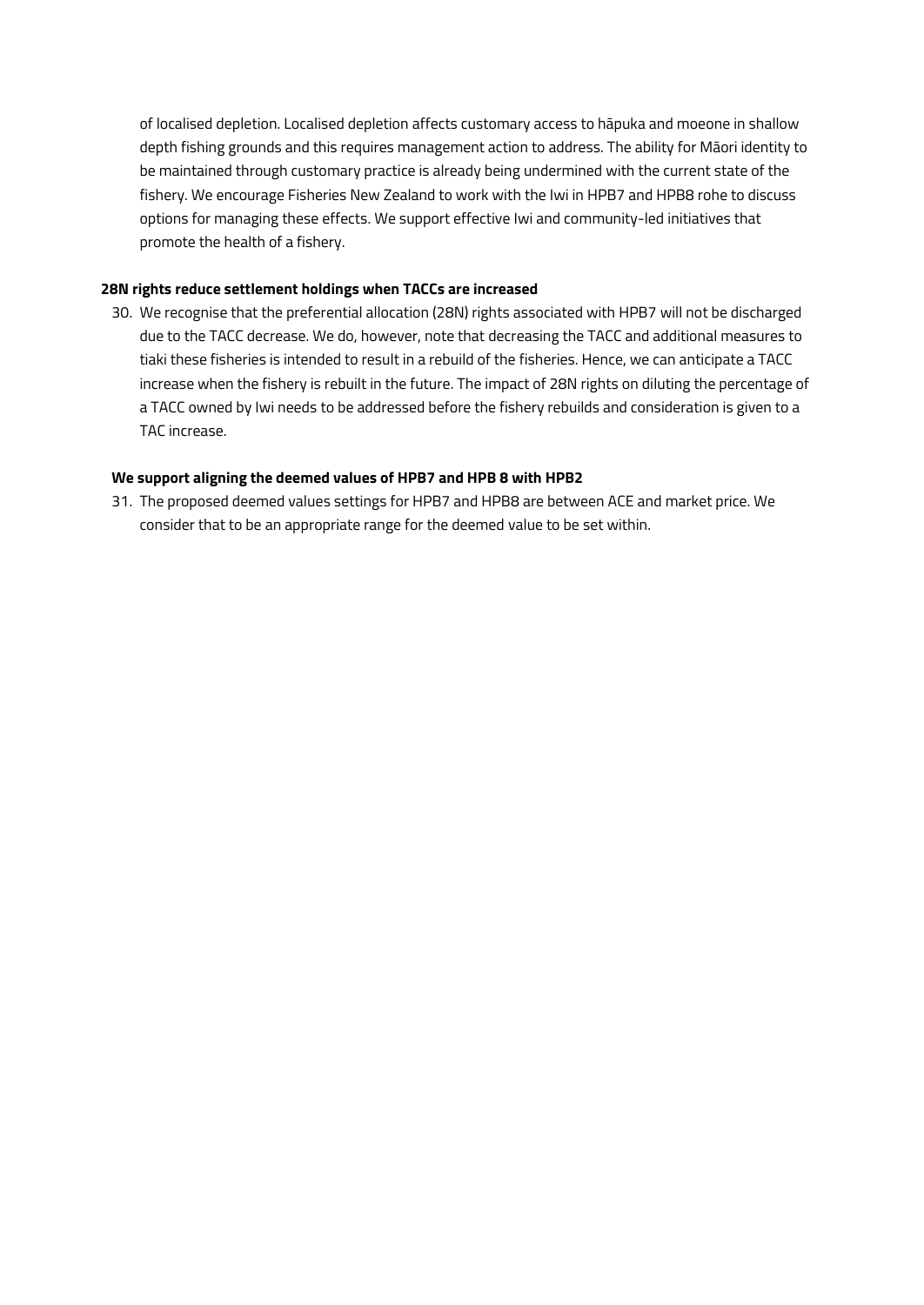# Deepwater stocks

# Redbait– West coast South Island (RBT7)

# **Proposed Options**

| <b>Option</b>         | <b>TAC</b>                     | <b>TACC</b>             | <b>Customary</b><br>Māori | <b>Recreational</b> | All other mortality<br>caused by fishing | <b>RBTA</b> |
|-----------------------|--------------------------------|-------------------------|---------------------------|---------------------|------------------------------------------|-------------|
| Option 1 (Status quo) | 2.991                          | 2.841                   |                           |                     | 150                                      |             |
| <b>Option 2</b>       | 842 $\bigvee$ (2,149 t)        | 800 $\bigvee$ (2,041 t) | 0                         |                     | 42 $\sqrt{(108 \text{ t})}$              |             |
| Option 3              | 421 $\sqrt{(2,570 \text{ t})}$ | 400 $\bigvee$ (2,441 t) | 0                         | 0                   | 21 $\sqrt{(129 t)}$                      |             |
| Option 4              | 105 $\bigvee$ (2,886 t)        | 100 $\bigvee$ (2,741 t) |                           |                     | $5 \quad \sqrt{(145 \text{ t})}$         |             |

 $\sqrt{2}$ 

### **Our view:**

32. We support a decrease to the TAC.

### **Rationale:**

## **Sustainability concerns should be addressed**

- 33. The patterns being observed in the redbait fishery should be further evaluated. Although there is no clear indication of why catches are decreasing disproportionately to Jack mackerel catches, we agree that it is an area of concern that justifies management intervention. However, a one-off adjustment to the TAC is not the whole answer. We encourage continued monitoring of this fishery to check whether any management action that has been taken is effective.
- 34. Reducing the RBT7 TAC is unlikely to constrain the Jack mackerel fishery. At current levels of catch, a reduction in RBT7 will allow for full utilisation of that fishery.

## **We support reviewing the deemed values for RBT7**

35. Deemed values are currently set above the market price. This does not create the right incentivise for accurate reporting. The deemed values should be set between ACE and market price. Setting the deemed value closer to the market price (but not above) for redbait may be the most appropriate response given that there are sustainability concerns.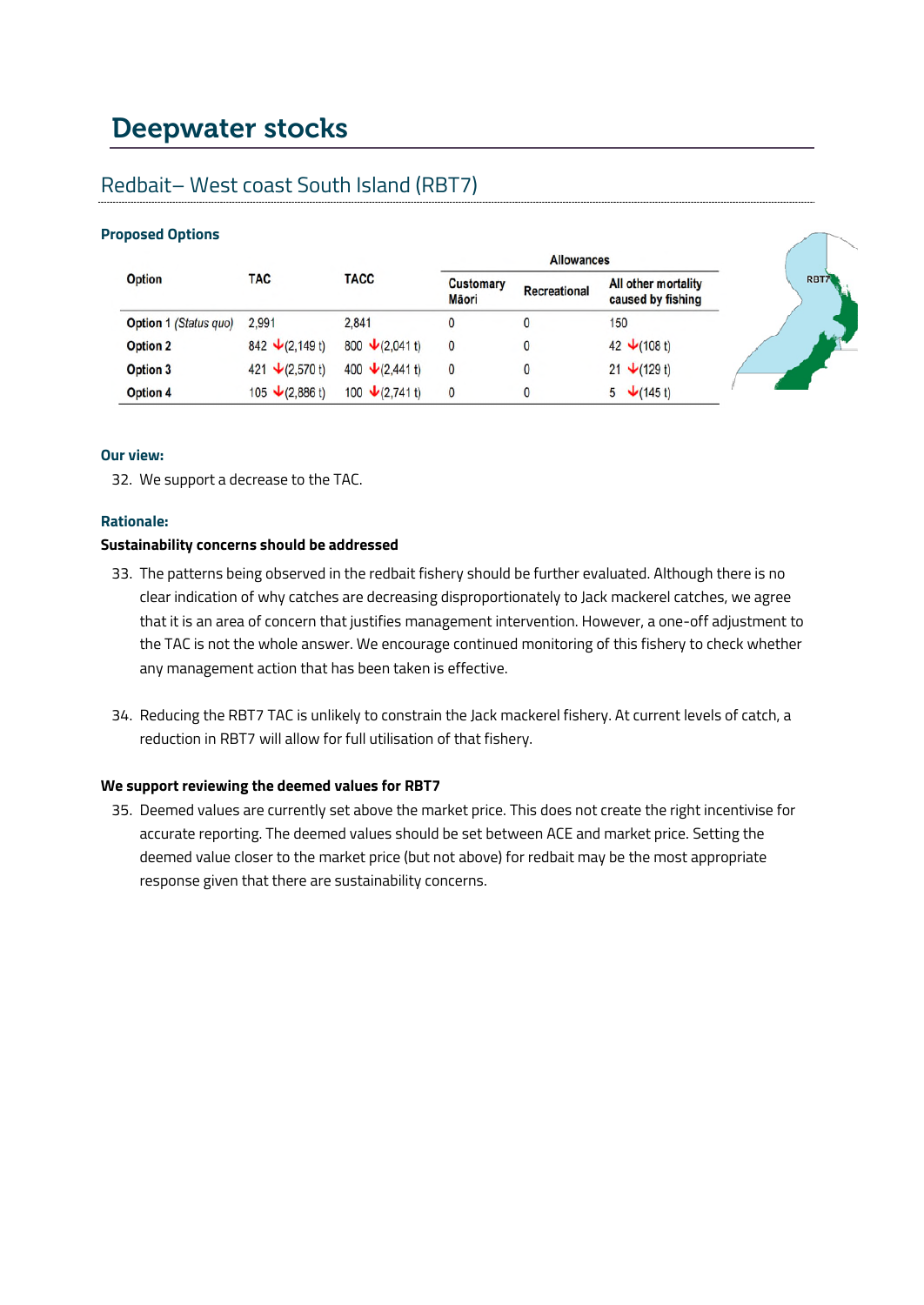# Southern blue whiting– Bounty Platform (SBW6B)

### **Proposed Options**

|                              |                                 |                                     | <b>Allowances</b>         |                     |                                          |                     |              |
|------------------------------|---------------------------------|-------------------------------------|---------------------------|---------------------|------------------------------------------|---------------------|--------------|
| <b>Option</b>                | TAC                             | <b>TACC</b>                         | <b>Customary</b><br>Māori | <b>Recreational</b> | All other mortality<br>caused by fishing |                     | SBW1<br>ے    |
| <b>Option 1 (Status quo)</b> | 2,888                           | 2,830                               |                           |                     | 58                                       | 6R.                 |              |
| <b>Option 2</b>              | $2,309 \bigvee (579 \text{ t})$ | 2,264 $\bigvee$ (566 t)             | 0                         |                     | $45 \bigvee (13 \, t)$                   |                     | <b>SBW6B</b> |
| <b>Option 3</b>              | 2,021 $\bigvee$ (867 t)         | 1,981 $\blacktriangleright$ (849 t) | 0                         |                     | 40 $\bigvee$ (18 t)                      | iA.<br><b>SBW6I</b> |              |

## **Our view:**

36. Our view is to support TAC adjustments when they are demonstrably required to ensure sustainability. But we are not convinced that a TAC reduction will change existing fishing patterns.

#### **Rationale:**

#### **The developing arrangements for pātaka kai require the setting of an allowance for customary harvest**

37. We recommend the allowance for customary non-commercial fishing be set at one tonne. The pātaka system creates more opportunities for the customary take of commercially harvested species. We therefore support setting a customary allowance for SBW6B in order to make provision for customary non-commercial utilisation within a pātaka system.

#### **Fisheries management discussions should be made with the best available information**

- 38. There are indications that there is a recruitment pulse entering the fishery. However, the data that supports this view has not been fully assessed yet. We acknowledge that it is best practice to use information that has passed a peer review process to ensure it is robust. For this we rely on the fisheries stock assessment plenary process.
- 39. Section 11(1) of the Fisheries Act requires the Minister to take into account the effect of fishing on a stock before setting or varying a sustainability measure. In the case of SBW6B, landings have not been above 1,500 tonnes since 2017/18 and there has been no risk to the sustainability of the fishery though that period. This highlights that the collective management actions taken by the quota owners in this fishery are effective in maintaining catches at sustainable levels. This approach has the benefit of creating headroom that can be called upon in the event that recruitment pulses do enter the fishery. If it is confirmed that there is a strong recruitment pulse entering the fishery, the industry would be guided by the recommendations coming out of the fishery assessment process as to the significance of it and the extent to which catches could increase while still remaining within sustainable limits.
- 40. If the Minister considers that the effects of fishing are being managed through collective action, then the need to select a sustainability measure (such as a TAC reduction) under s 11(3) is greatly reduced. Accordingly, our view is that the current TAC/TACC settings should be retained.